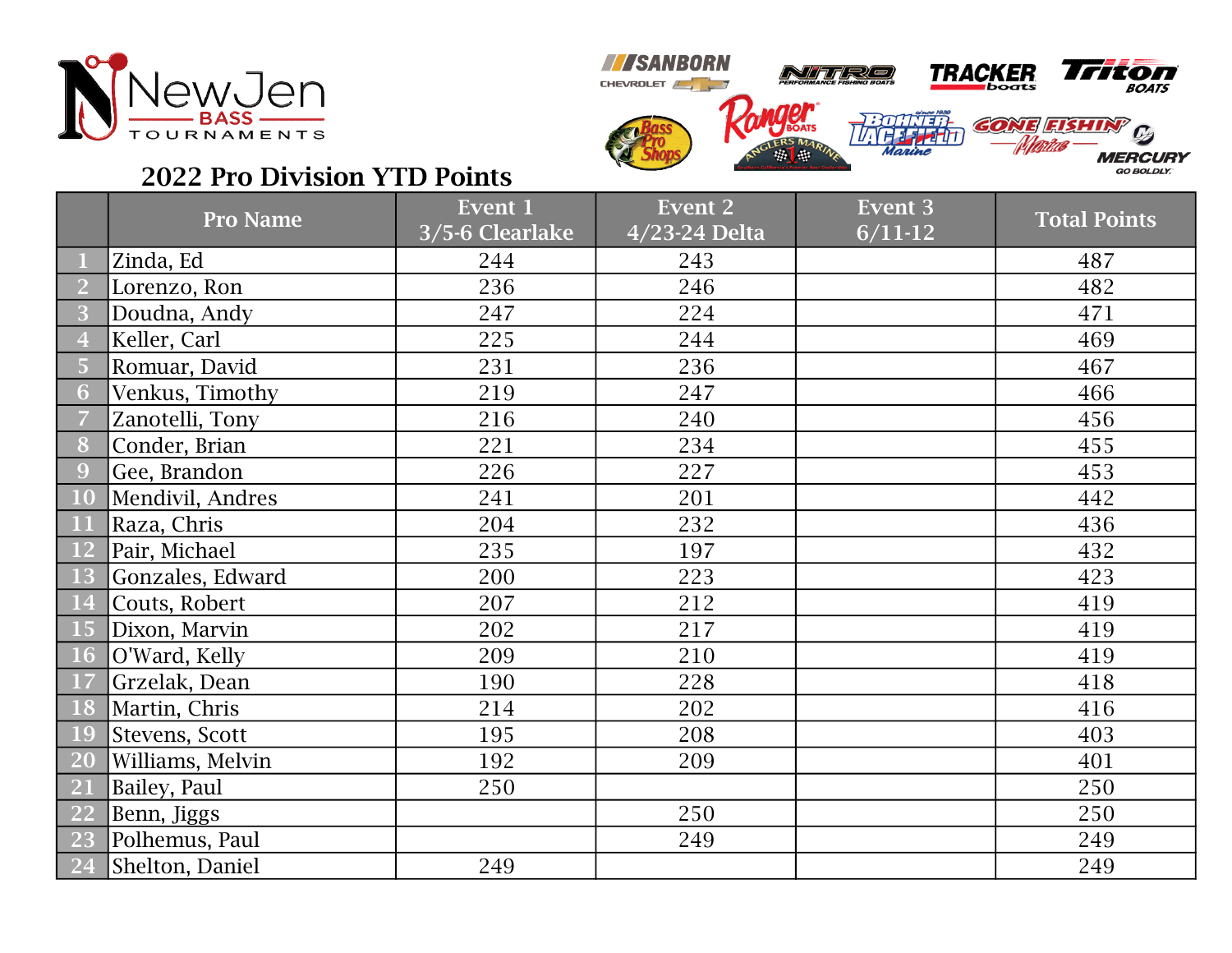| 25        | Diatte, Ryan        | 248 |     | 248 |
|-----------|---------------------|-----|-----|-----|
|           | 26 Johnson, Hulen   |     | 248 | 248 |
| <b>27</b> | Michels, Jeff       | 246 |     | 246 |
| 28        | Andrews, Jamond     |     | 245 | 245 |
| 29        | Juarez, Jackson     | 245 |     | 245 |
| 30        | Andrusaitis, Daniel | 243 |     | 243 |
| 31        | Adams, Jerod        | 242 |     | 242 |
| 32        | Kidder, Hunter      |     | 242 | 242 |
| 33        | Hicks, Edison       |     | 241 | 241 |
| 34        | Lee, Hayden         | 240 |     | 240 |
| 35        | Fales, Charlie      | 239 |     | 239 |
| 36        | Wright, JR          |     | 239 | 239 |
| 37        | Bounds, Travis      | 238 |     | 238 |
| 38        | Woltkamp, Tim       |     | 238 | 238 |
| 39        | Hughes, Howard      |     | 237 | 237 |
| 40        | Nadeau, Matthew     | 237 |     | 237 |
| 41        | Howard, Jake        |     | 235 | 235 |
| 42        | Baker, Sage         | 234 |     | 234 |
| 43        | Price, Joey         |     | 233 | 233 |
| 44        | Sleep, Tanner       | 233 |     | 233 |
| 45        | Chappell, Scott     | 232 |     | 232 |
| 46        | Hoover, Steve       |     | 231 | 231 |
| 47        | Rush, Rick          |     | 230 | 230 |
| 48        | Tran, Alex          | 230 |     | 230 |
| 49        | Cloutier, Robert    |     | 229 | 229 |
| 50        | Manes, Kyle         | 229 |     | 229 |
|           | 51 Wright, Michael  | 228 |     | 228 |
| 52        | Gillotte, Nick      | 227 |     | 227 |
| 53        | Cranston, Dan       |     | 226 | 226 |
| 54        | Williams, Obedie    |     | 225 | 225 |
| 55        | Stanfield, Stan     | 224 |     | 224 |
| 56        | Rodgers, Jon        | 223 |     | 223 |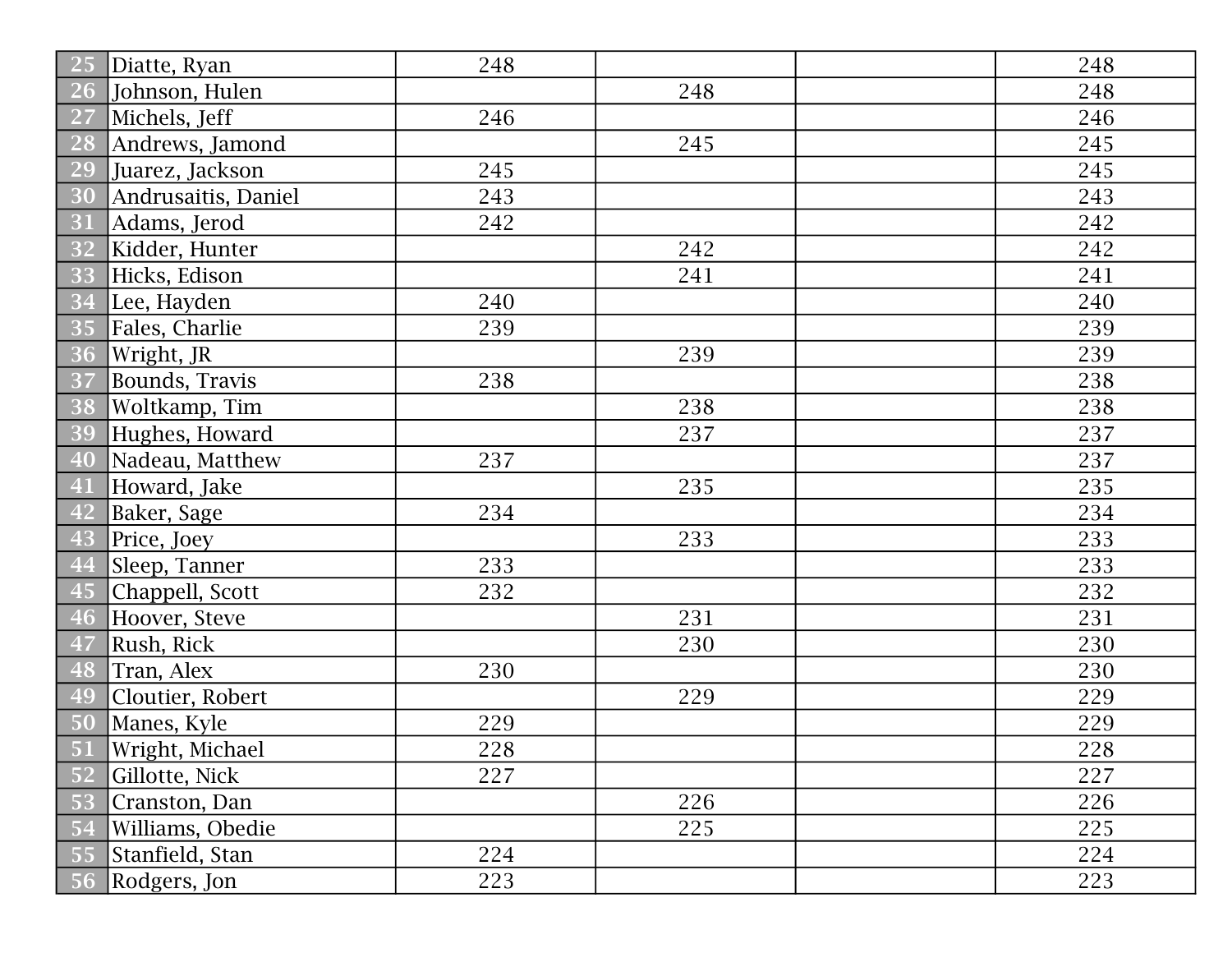| 57 | Forrister, Drew   | 222 |     | 222 |
|----|-------------------|-----|-----|-----|
| 58 | Rodgers, Jon      |     | 222 | 222 |
| 59 | Vaughn, Tony      |     | 221 | 221 |
| 60 | Flores, Rico      |     | 220 | 220 |
| 61 | Galletti, George  | 220 |     | 220 |
| 62 | Pulliam, Harvey   |     | 219 | 219 |
| 63 | Adams, Josh       | 218 |     | 218 |
| 64 | Scarlett, Brett   |     | 218 | 218 |
| 65 | Crutcher, Mark    | 217 |     | 217 |
| 66 | Tilbury, Phil     |     | 216 | 216 |
| 67 | Durham, Barry     |     | 215 | 215 |
| 68 | Gunnels, Ben      | 215 |     | 215 |
| 69 | Azevedo, AJ       |     | 214 | 214 |
| 70 | Abenoja, Dominic  |     | 213 | 213 |
| 71 | Erickson, Steve   | 213 |     | 213 |
| 72 | Jolin, Tom        | 212 |     | 212 |
| 73 | Joudrey, Beau     |     | 211 | 211 |
| 74 | Peitson, Shane    | 211 |     | 211 |
| 75 | Welton, Nick      | 210 |     | 210 |
| 76 | White, Jodie      | 208 |     | 208 |
| 77 | Reublin, Josh     |     | 207 | 207 |
| 78 | Ono, Frank        | 206 |     | 206 |
| 79 | Zanotto Andrew    |     | 206 | 206 |
| 80 | Averill, Travis   | 205 |     | 205 |
| 81 | Krause, Danny     |     | 205 | 205 |
| 82 | Gomez, Mark       |     | 204 | 204 |
|    | 83 Cloyd, Chad    |     | 203 | 203 |
| 84 | Demacabalin, Jeff | 203 |     | 203 |
| 85 | Solis, David      | 201 |     | 201 |
| 86 | Lloyd, Chase      |     | 200 | 200 |
| 87 | Brinser, Rodney   |     | 199 | 199 |
| 88 | Cobey, Mark       | 199 |     | 199 |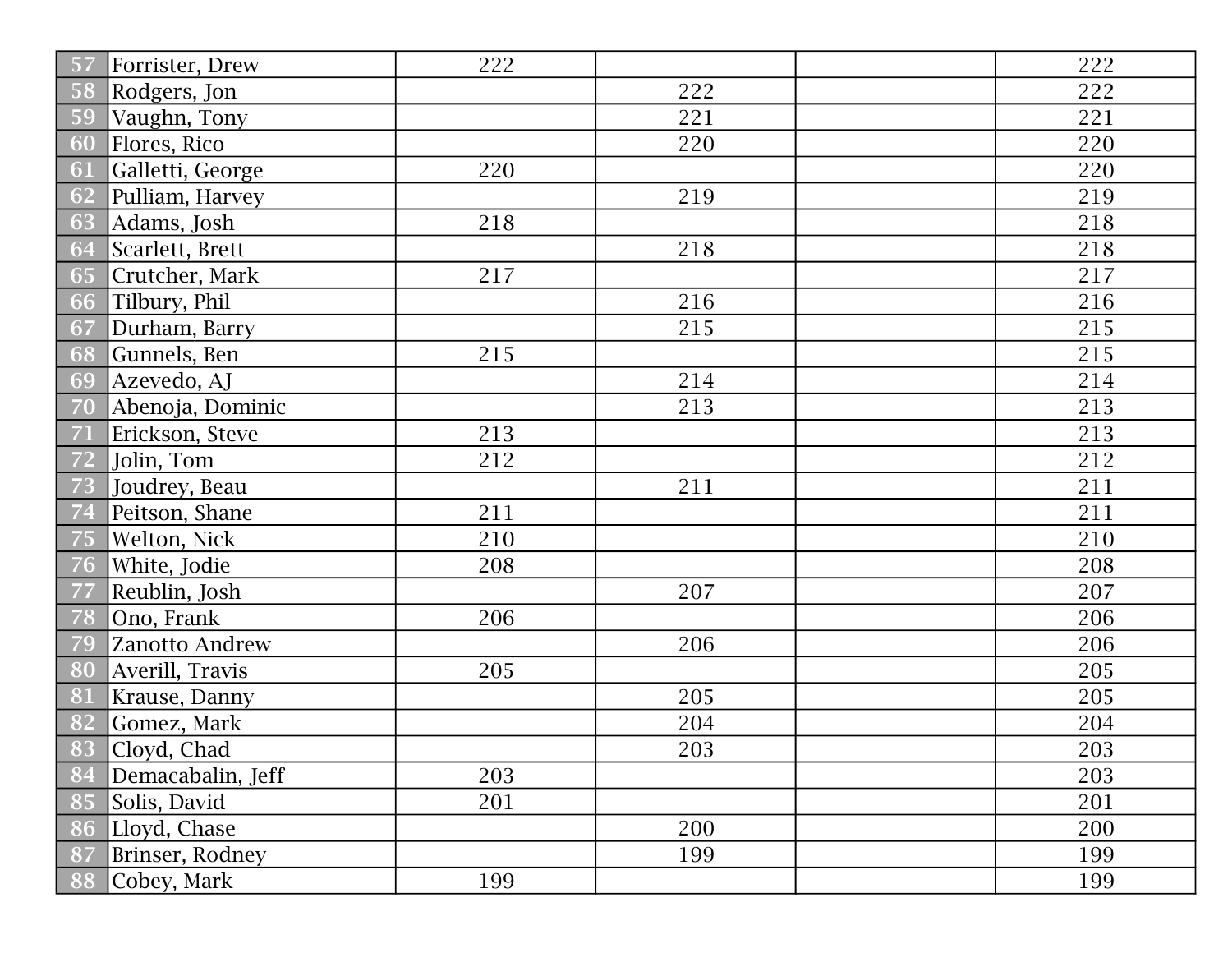| 89          | Augusto, Michael  | 198 |     | 198 |
|-------------|-------------------|-----|-----|-----|
| 90          | Heintz, Wes       |     | 198 | 198 |
| <b>91</b>   | Cassettari, Kenny | 197 |     | 197 |
| $\sqrt{92}$ | Benard, Erick     | 196 |     | 196 |
| 93          | Vretzos, Jim      | 194 |     | 194 |
| 94          | McNabb, Louie     | 193 |     | 193 |
| 95          | Atkins, Matt      | 191 |     | 191 |
| 96          | Valador, Jerimiah | 189 |     | 189 |
| 97          | Ashby, Chris      | 188 |     | 188 |
| 98          | Roberts, Bill     | 188 |     | 188 |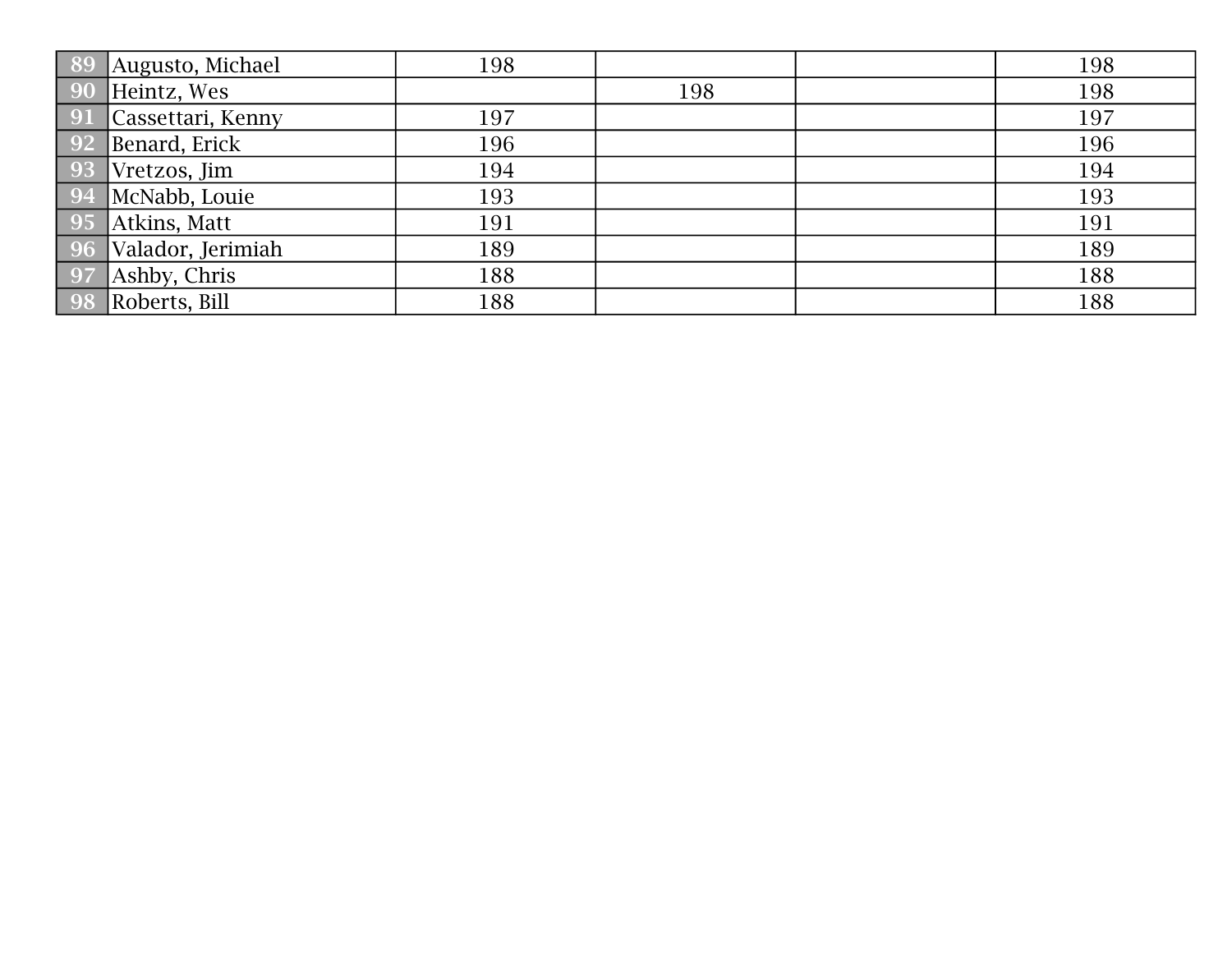



## 2022 Am Division YTD Points

|           | <b>Am Name</b>      | Event 1<br>3/5-6 Clearlake | <b>Event 2</b><br>4/23-24 Delta | <b>Event 3</b><br>$6/11-12$ | <b>Total Points</b> |
|-----------|---------------------|----------------------------|---------------------------------|-----------------------------|---------------------|
|           | Lyndall, Payton     | 250                        | 244                             |                             | 494                 |
|           | Penrose, Britt      | 246                        | 245                             |                             | 491                 |
| 3         | Talley, Bill        | 237                        | 250                             |                             | 487                 |
|           | Hance, Nathan       | 242                        | 242                             |                             | 484                 |
| 5         | Kvasnicka, Dominick | 240                        | 237                             |                             | 477                 |
| 6         | Page, Jarrod        | 239                        | 238                             |                             | 477                 |
|           | Thomasy, Tony       | 248                        | 223                             |                             | 471                 |
| 8         | Llanes, Larry       | 249                        | 213                             |                             | 462                 |
| 9         | Davis, Casey        | 226                        | 235                             |                             | 461                 |
| <b>10</b> | Chung, Chris        | 224                        | 228                             |                             | 452                 |
| 11        | Contreras, Mark     | 210                        | 241                             |                             | 451                 |
| <b>12</b> | Nocotny, Rick       | 211                        | 240                             |                             | 451                 |
| <b>13</b> | Diener, Luke        | 218                        | 231                             |                             | 449                 |
| <b>14</b> | Alaga, Michael      | 202                        | 243                             |                             | 445                 |
| <b>15</b> | Green, John         | 230                        | 211                             |                             | 441                 |
| <b>16</b> | Lawrence, James     | 216                        | 218                             |                             | 434                 |
| 17        | Schultz, Dennis     | 214                        | 220                             |                             | 434                 |
| <b>18</b> | Salugsugan, Nick    | 233                        | 200                             |                             | 433                 |
| 19        | Lemmon, Carla       | 228                        | 204                             |                             | 432                 |
| <b>20</b> | Stone, Byron        | 220                        | 207                             |                             | 427                 |
| 21        | Diatte, Troy        | 206                        | 217                             |                             | 423                 |
| <b>22</b> | Ponciano, Rob       | 192                        | 229                             |                             | 421                 |
| 23        | Fookes, Jason       | 215                        | 203                             |                             | 418                 |
| 24        | Brown, Rodney       | 198                        | 210                             |                             | 408                 |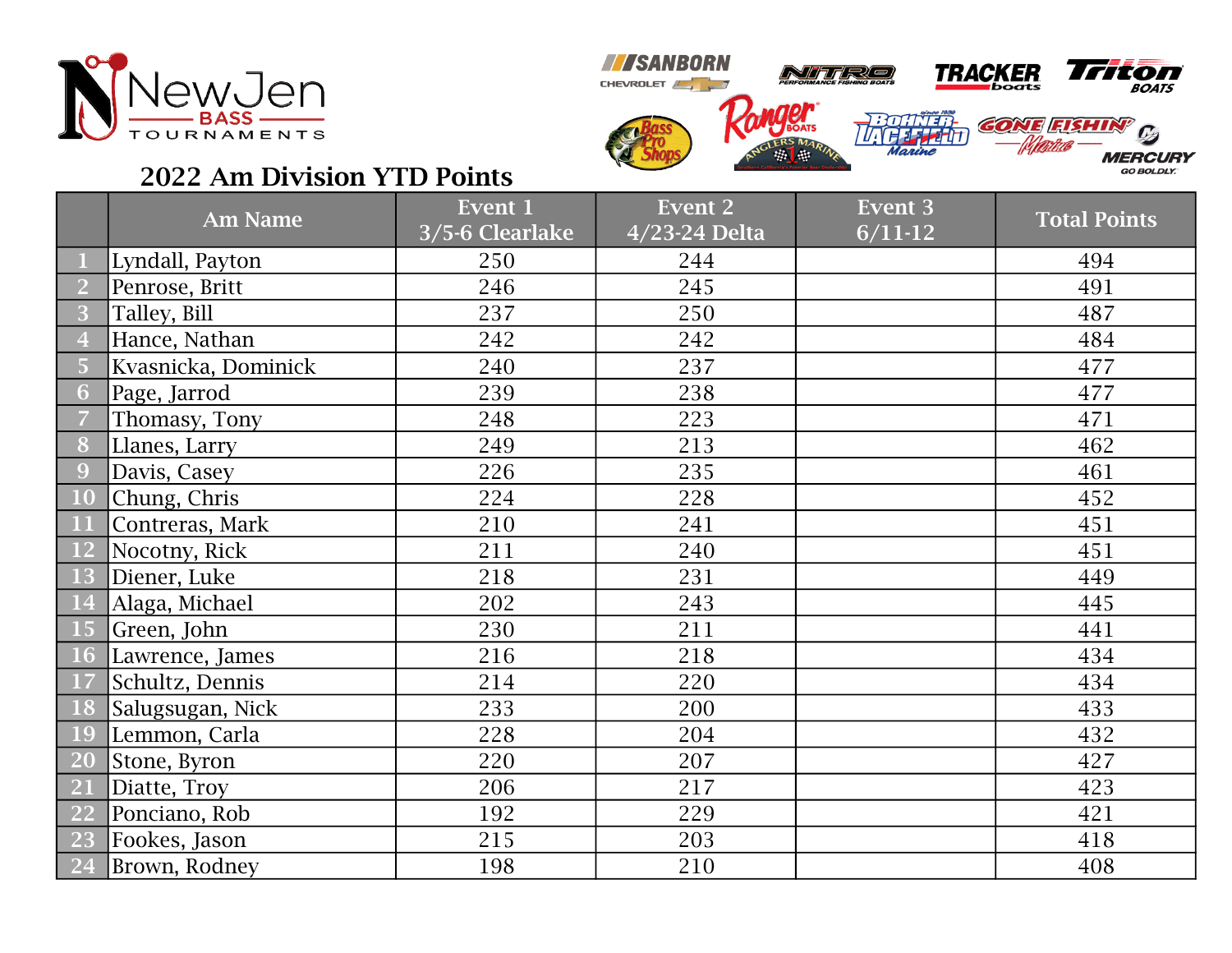| 25<br>Blanc, Jon               | 191 | 215 | 406 |
|--------------------------------|-----|-----|-----|
| Coslovich, Trevor<br><b>26</b> | 189 | 205 | 394 |
| Eddings, Jeff<br><sup>27</sup> | 195 | 197 | 392 |
| 28<br>Cowart, Simon            |     | 249 | 249 |
| 29<br>Garmeson, Jeff           |     | 248 | 248 |
| 30<br>Alberg, Steve            |     | 247 | 247 |
| Thrash, Trevor<br>31           | 247 |     | 247 |
| Hamilton, Mat<br>32            |     | 246 | 246 |
| 33<br>Casquez, Corey           | 245 |     | 245 |
| 34<br>Watkinson, Brian         | 244 |     | 244 |
| 35<br>Teaney, Adam             | 243 |     | 243 |
| 36<br>Forrister, Kurt          | 241 |     | 241 |
| Ortiz, Rafael<br>37            |     | 239 | 239 |
| 38<br>Thompson, Jared          | 238 |     | 238 |
| 39<br>Curtis, Matt             | 236 |     | 236 |
| 40<br>Domingues, Tim           |     | 236 | 236 |
| Skinner, Matt<br>41            | 235 |     | 235 |
| Dibble, Chad<br>42             |     | 234 | 234 |
| Valador, Lyle<br>43            | 234 |     | 234 |
| 44<br>Otsuka, Bobby            |     | 233 | 233 |
| 45<br>Bumpus, Richard          | 232 |     | 232 |
| 46<br>Rodriguez, Richard       |     | 232 | 232 |
| 47<br>Aday, Kevin              | 231 |     | 231 |
| Carr, Greg<br>48               |     | 230 | 230 |
| 49<br>Kristal, Trey            | 229 |     | 229 |
| Allred, Derek<br>50            |     | 227 | 227 |
| 51 Busalacchi, Gasper          | 227 |     | 227 |
| 52<br>Cote, Joe                |     | 226 | 226 |
| Herman, Brian<br>53            |     | 225 | 225 |
| Howard, Paul<br>-54            | 225 |     | 225 |
| Degooyer, Casey<br>55          |     | 224 | 224 |
| Sisto, Kris                    | 223 |     | 223 |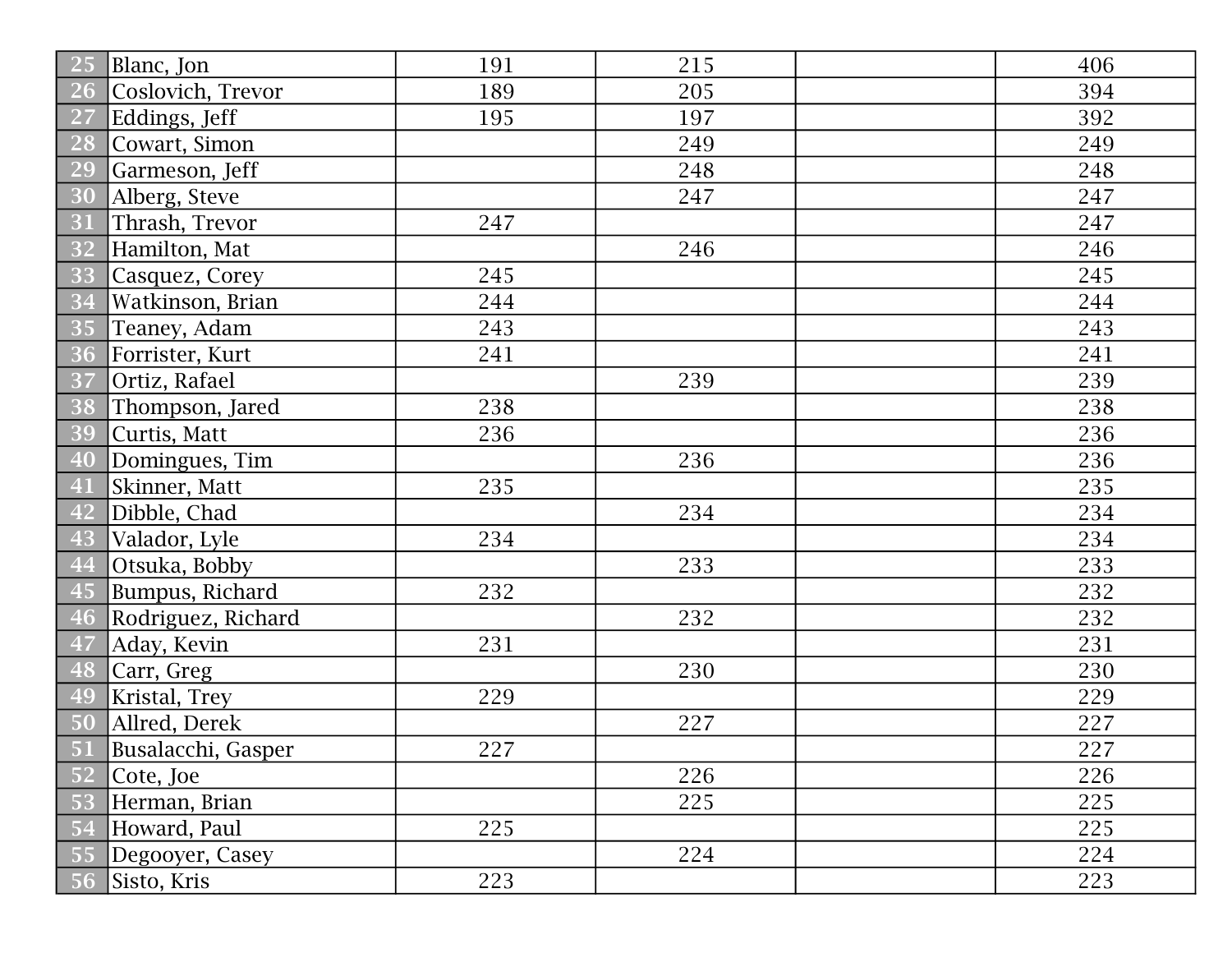| 57 | Larrabee, Robert |     | 222 | 222 |
|----|------------------|-----|-----|-----|
| 58 | Zinda, John      | 222 |     | 222 |
| 59 | Jenkins, Jed     |     | 221 | 221 |
| 60 | Westberg, Vern   | 221 |     | 221 |
| 61 | Kidder, Russ     |     | 219 | 219 |
| 62 | Nguyen, Long     | 219 |     | 219 |
| 63 | Juarez, Omar     | 217 |     | 217 |
| 64 | Flanders, Steve  |     | 216 | 216 |
| 65 | Verna, Joey      |     | 214 | 214 |
| 66 | Lauwers, Ryan    | 213 |     | 213 |
| 67 | Cote, Joe        | 212 |     | 212 |
| 68 | Nguyen, Long     |     | 212 | 212 |
| 69 | Kuntz, Dan       |     | 209 | 209 |
| 70 | White, Chris     | 209 |     | 209 |
| 71 | Gatewood, Steven | 208 |     | 208 |
| 72 | Wyman, Will      |     | 208 | 208 |
| 73 | Walker, Travis   | 207 |     | 207 |
| 74 | Flores, Sal      |     | 206 | 206 |
| 75 | Jacobson, Pete   | 205 |     | 205 |
| 76 | Bitker, Jeff     | 204 |     | 204 |
| 77 | Contreras, Gabe  | 203 |     | 203 |
| 78 | Apostol, Leo     |     | 202 | 202 |
| 79 | Nelson, Craig    |     | 201 | 201 |
| 80 | Tara, Curtis     | 201 |     | 201 |
| 81 | Perkins, Fisher  | 200 |     | 200 |
| 82 | Perry, Ted       |     | 199 | 199 |
|    | 83 Sanchez, Andy | 199 |     | 199 |
| 84 | Cordero, Mark    |     | 198 | 198 |
| 85 | Velasco, Russ    | 197 |     | 197 |
| 86 | Burton, Shane    | 196 |     | 196 |
| 87 | Teaney, Garland  | 194 |     | 194 |
| 88 | Teaney, Caleb    | 193 |     | 193 |